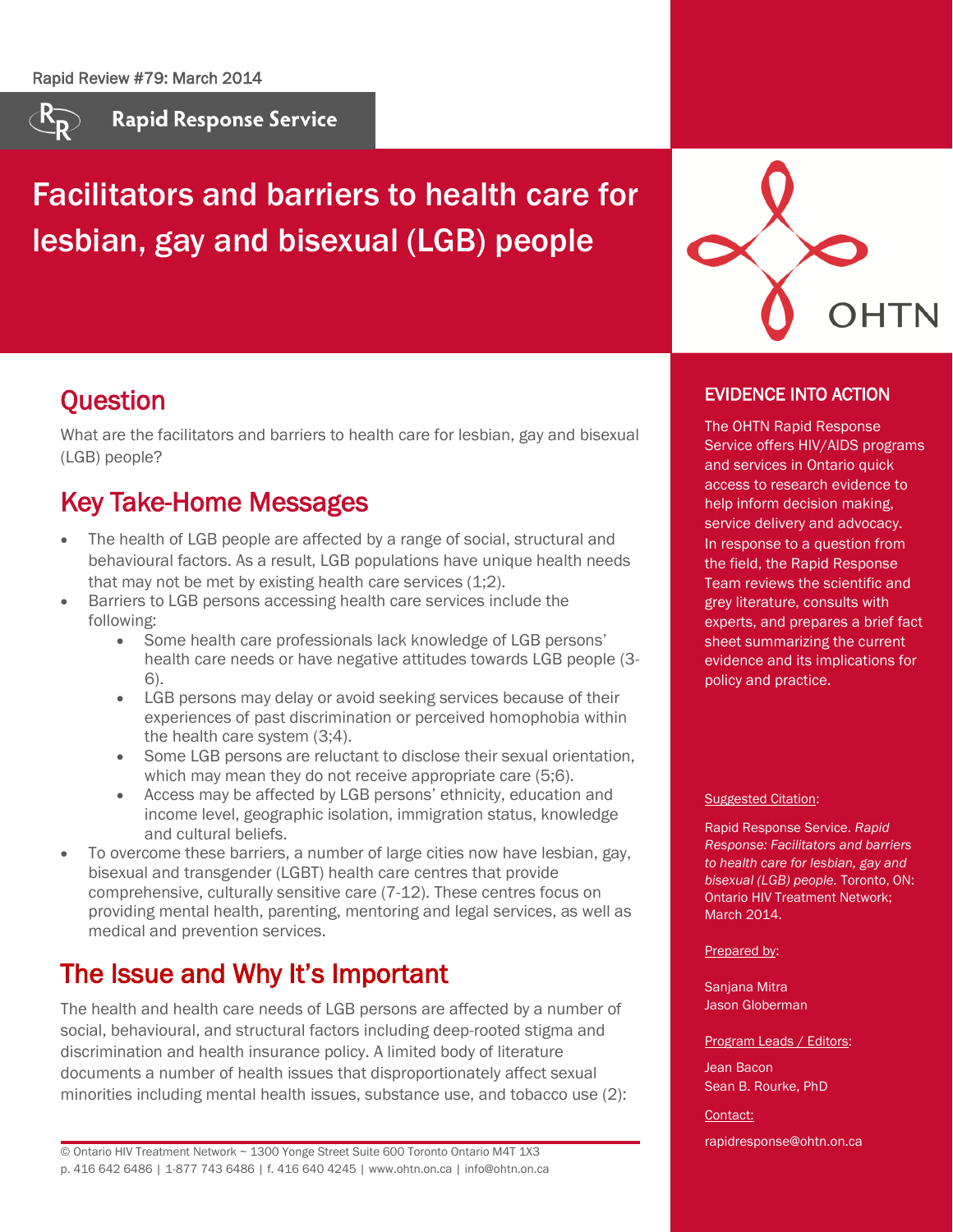#### **References**

- 1. Lee R. Health care problems of lesbian, gay, bisexual, and transgender patients. Western Journal of Medicine 2000;172 (6):403-8.
- 2. Mayer KH, Bradford JB, Makadon HJ, Stall R, Goldhammer H, Landers S. Sexual and gender minority health: what we know and what needs to be done. American Journal of Public Health 2008;98 (6):989-95.
- 3. Institute of Medicine. The Health of Lesbian, Gay, Bisexual, and Transgender People: Building a Foundation for Better Understanding. Washinton, DC: The National Academies Press; 2011.
- 4. Sanchez NF, Rabatin J, Sanchez JP, Hubbard S, Kalet A. Medical students' ability to care for lesbian, gay, bisexual, and transgendered patients. Family Medicine 2006;38 (1):21-7.
- 5. Bergeron S, Senn CY. Health care utilization in a sample of Canadian lesbian women: Predictors of risk and resilience. Women & Health 2003;37(3):19-35.
- 6. Jackson NC, Johnson MJ, Roberts R. The potential impact of discrimination fears of older gays, lesbians, bisexuals and transgender individuals living in small- to moderatesized cities on long-term health care. Journal of Homosexuality 2008;54(3):325-39.
- 7. Clark ME, Landers S, Linde R, Sperber J. The GLBT Health Access Project: a state-funded effort to improve access to care. American Journal of Public Health 2001;91 (6):895-6.
- 8. Mayer KH, Bekker LG, Stall R, Grulich AE, Colfax G, Lama JR. Comprehensive clinical care for men who have sex with men: an integrated approach. [Review]. The Lancet 2012 28;380(9839):378-87.
- 9. Howard Brown Health Centre Opens Aris. http:// www.howardbrown.org/ hb\_news.asp?id=2712 Accessed on: October 21, 2013 2013;
- 10. L.A. Gay & Lesbian Center: Mission & Values. http://laglc.convio.net/ site/PageServer? pagename=YC\_Who\_We\_Are Accessed on: October 21, 2013 2013;
- Mental health disorders, particularly depression and anxiety are of significant concern among gay and bisexual populations (2).
- There is a higher prevalence of eating disorders among gay and bisexual men compared to heterosexual men.
- Compared to women of other sexual orientations, lesbians are more likely to be overweight or obese, which increases their risk for cardiovascular disease.
- LGB populations face increased risk of some cancers, which may go unrecognized. For example, health care providers may underestimate the risk of cervical cancer in lesbians – even though lesbians face multiple risk factors for cervical cancer such as early sexual debut with men (1). For men who have sex with men, anogenital cancers are a significant health concern (2). A study (13) of 319 men who have sex with men from Los Angeles found an overall HPV prevalence of 93%, as well as a 64% prevalence of high risk human papillomavirus strains. In another study, pooled anal cancer incidence was 45.9 per 100,000 HIV-positive men who have sex with men and 5.1 per 100,000 among HIV-negative men who have sex with men -- compared to two per 100,000 in men overall (14).

The health care needs of LGB persons may not be adequately addressed either because their health care providers may be unaware of their sexual orientation, and they may face specific health issues. Moreover, some patients may have a perception of discrimination in the health system (1).

Analysis of Canadian Community Health Survey data (2003-2005) by Tjepkema (15) found that LGB persons were more likely to visit mental health service providers than heterosexuals – an indicator of the prevalence of mental health issues in LGB populations. Other studies indicate that:

- Lesbians have lower rates of using family doctors, and receiving pap smear and clinical breast examinations (5;15;16)
- Bisexual persons report higher levels of unmet healthcare needs than heterosexuals (15).
- LGB persons perceive that they have less equitable access to health care and social services, and report higher unmet health needs compared to heterosexual persons (6;17). One study (17) of 472 LGBT and 7,412 heterosexual individuals found that LGBT persons were more likely to report unmet mental health care needs.

Given the health disparities and unique challenges that LGB persons experience, it is important to understand the facilitators and barriers to accessing health care and to consider current approaches to meet their health care needs.

### What We Found

#### Barriers to LGB Health Care

Knowledge and Attitudes of Health Care Professionals

Knowledge and attitudes of health care professionals can be a barrier to health care for LGB populations. Some LGB persons have reported being refused treatment, or experiencing verbal abuse and disrespectful behaviour from healthcare providers (3;18).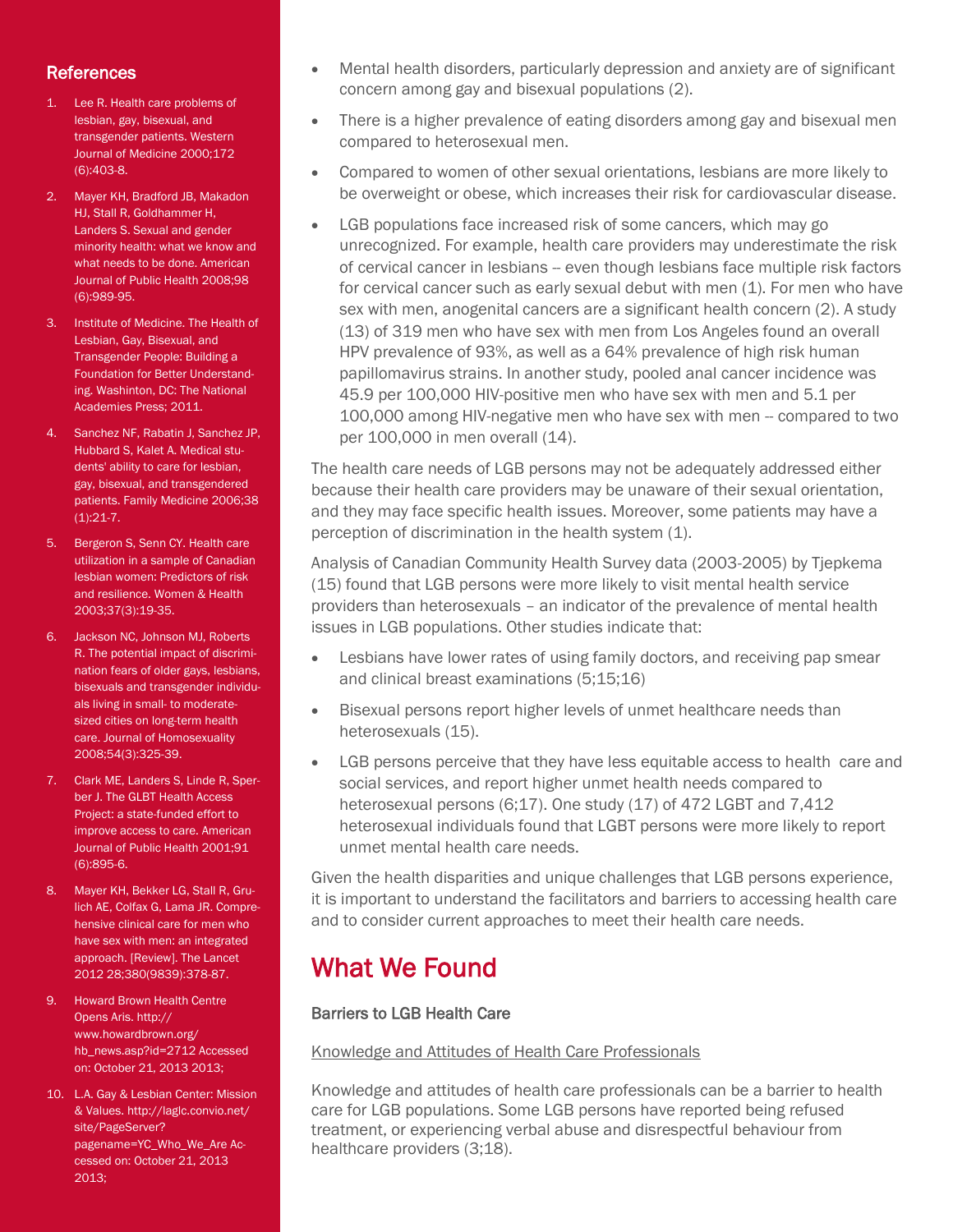In a Swedish study, health care professionals were inattentive to the realities of lesbian patients. In a survey of 76 general practitioners by Westerstahl et al (19): only 37% of doctors were aware of having lesbian patients in their years of practice, only 5% asked about sexual identity and only 11% were aware of any health concerns specific to lesbians.

Some health care providers reported not having enough training to care for LGB persons and lacking knowledge of the health issues LGB populations face; this lack of knowledge leads some health care professionals to feel uncomfortable providing services to LGB patients (3). A Canadian qualitative study of lesbian cancer patients by Sindling et al (18) confirmed these physician perceptions: while only a minority of women reported being denied standard medical care, a majority sensed physician discomfort and reported a lack of attention by service providers to women's sexual identities when providing psychosocial support.

Heteronormative discourses can shape health care education programs and prevent providers from learning about LGB health care needs (3;20); however, there are effective strategies to influence provider knowledge and attitudes. An American study of 248 medical school students by Sanchez et al (4) found that students who had more clinical exposure to LGBT patients performed more comprehensive histories, had better attitudes toward LGBT persons, and had greater knowledge of LGBT health care concerns.

#### Discrimination and Reluctance to Disclose Gender Identity

LGB persons' previous negative experiences with the health care system or perceptions of discrimination in the system may cause them to delay seeking health care. A study of 173 lesbians in three American cities found that the amount of discussion a woman had with her care provider and, to a lesser extent, the care she received and frequency of service use, was influenced by perceived homophobia and heterosexism of health care providers (21).

LGB persons may also be reluctant to disclose their sexual orientation out of fear that information will bias their care. In an American study of 132 LGBT persons by Jackson et al (6), the authors found that respondents who believed that LGBT residents of long-term care facilities were victims of discrimination were more likely to believe that they would hide their sexual orientation if admitted to a care facility.

The degree to which an individual feels comfortable disclosing his or her gender identity appears to be related to health care access and utilization (22). Being open about one's sexual identity in general is related to increased disclosure to health care professionals, which leads to better care (5).

Some LGB individuals are willing to open up and seek care from their health care provider; however, their decision may be influenced by the attitudes of the individuals themselves and of their health care providers. For example, one USbased study found that gay men who were more likely to disclose their sexual orientation perceived their doctors as gay-friendly and were open to speaking to their health care providers about other health issues (23). A Canadian study by Geddes et al (24) found that lesbians felt it was important to disclose their sexual orientation to their family doctor. The study also found that, although some women feared lower quality of health care upon disclosure, most were not concerned about a decrease in quality of care (24). According to another Canadian study of 254 lesbians, higher levels of education predicted more disclosure to health care providers and better utilization of health services (5).

- 11. Sherbourne Health Centre: How can we help? http:// sherbourne.on.ca/programs/ programs.html Accessed on: October 21, 2013 2013;
- 12. Rainbow Health Ontario: About Us. http:// www.rainbowhealthontario.ca/ about/whoWeAre.cfm Accessed on: October 21, 2013 2013;
- 13. Cranston RD, Murphy R, Weiss RE, Da CM, Palefsky J, Shoptaw S et al. Anal human papillomavirus infection in a street-based sample of drug using HIV-positive men. International Journal of STD & AIDS 2012;23(3):195-200.
- 14. Johnson LG, Madeleine MM, Newcomer LM, Schwartz SM, Daling JR. Anal cancer incidence and survival: the surveillance, epidemiology, and end results experience, 1973- 2000. Cancer 2004 15;101(2):281 -8.
- 15. Tjepkema M. Health care use among gay, lesbian and bisexual Canadians. Health Reports 2008; (1):53-64.
- 16. Diamant AL, Wold C, Spritzer K, Gelberg L. Health behaviors, health status, and access to and use of health care: a population-based study of lesbian, bisexual, and heterosexual women. Archives of Family Medicine 2000;9(10):1043- 51.
- 17. Burgess D, Tran A, Lee R, van RM. Effects of perceived discrimination on mental health and mental health services utilization among gay, lesbian, bisexual and transgender persons. Journal of LGBT Health Research 2007;3(4):1 -14.
- 18. Sinding C, Barnoff L, Grassau P. Homophobia and heterosexism in cancer care: the experiences of lesbians. Canadian Journal of Nursing Research 2004;36(4):170-88.
- 19. Westerstahl A, Segesten K, Bjorkelund C. GPs and lesbian women in the consultation: issues of awareness and knowledge. Scandinavian Journal of Primary Health Care 2002;20(4):203-7.
- 20. Rondahl G. Heteronormativity in health care education programs. Nurse Education Today 2011;31 (4):345-9.
- 21. Dehart DD. Breast health behavior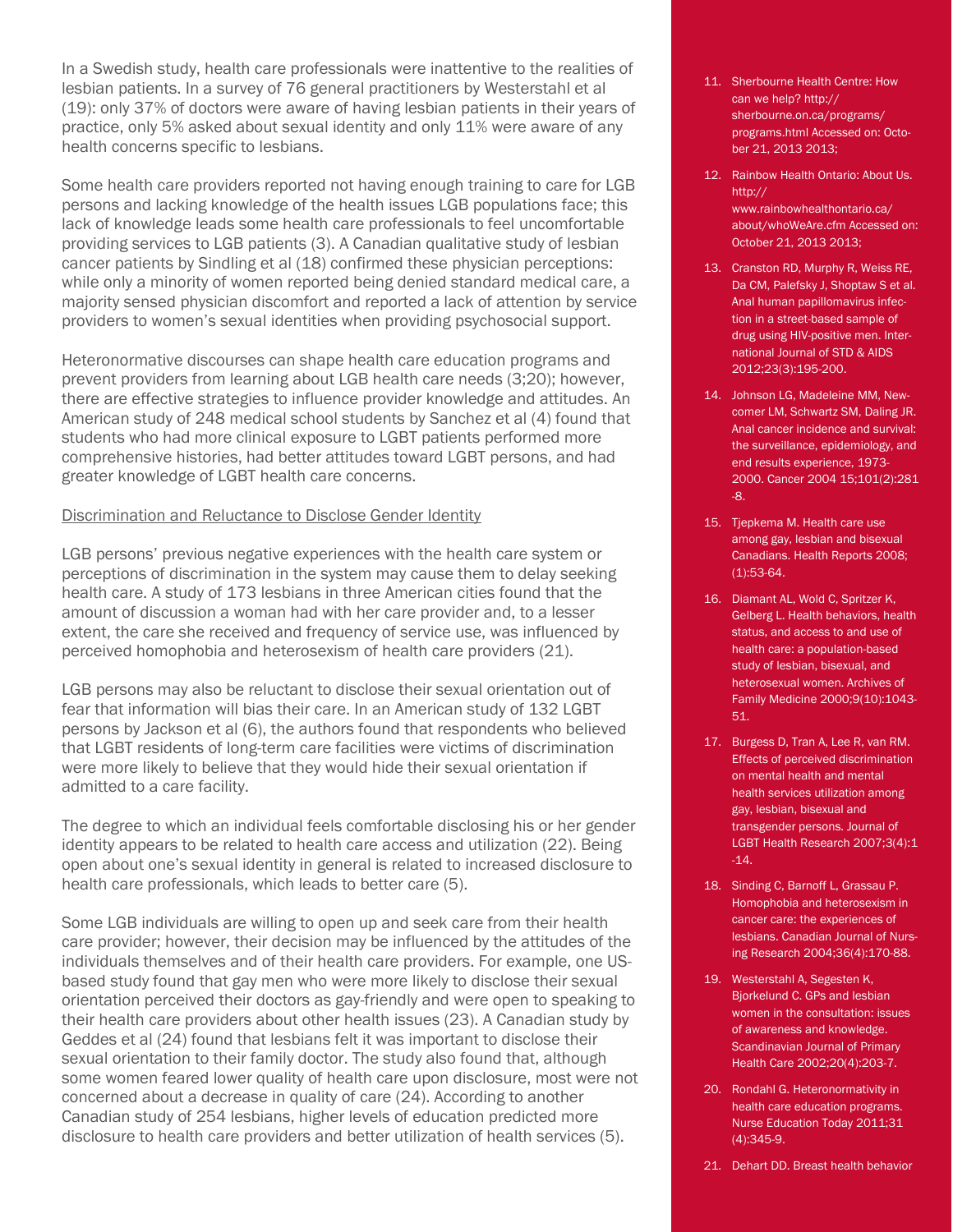among lesbians: the role of health beliefs, heterosexism, and homophobia. Women & Health 2008;48 (4):409-27.

- 22. Gay and Lesbian Medical Association and LGBT health experts. Healthy People 2010 Companion Document for Lesbian, Gay, Bisexual, and Transgender (LGBT) Health. San Francisco, CA; 2001.
- 23. Klitzman RL, Greenberg JD. Patterns of communication between gay and lesbian patients and their health care providers. Journal of Homosexuality 2002;42(4):65-75.
- 24. Geddes VA. Lesbian expectations and experiences with family doctors. How much does the physician's sex matter to lesbians? Canadian Family Physician 1994; (40):908-20.
- 25. Brotman S, Ryan B, Jalbert Y, Rowe B. The impact of coming out on health and health care access: the experiences of gay, lesbian, bisexual and two-spirit people. Journal of Health & Social Policy 2002;15  $(1):1-29.$
- 26. Dodge B, Schnarrs PW, Goncalves G, Malebranche D, Martinez O, Reece M et al. The significance of privacy and trust in providing health-related services to behaviorally bisexual men in the United States. AIDS Education & Prevention 2012;24(3):242-56.
- 27. Mayer K, Appelbaum J, Rogers T, Lo W, Bradford J, Boswell S. The evolution of the Fenway Community Health model. American Journal of Public Health 2001;91(6):892-4.
- 28. Howard Brown Health Center: Mission and Overview. http:// www.howardbrown.org/ hb\_aboutus.asp?id=153 Accessed: October 21, 2013 2013;

#### Other Barriers

In the US, LGB persons experience barriers to accessing health insurance coverage (2;3) and may forgo care due to costs. Health insurers may hinder LGB peoples' access to care. Some insurers do not cover domestic partners, denying health insurance coverage to unmarried partners of employed LGB people.

The barriers that LGB people face in accessing care may be compounded by other factors including racial status, education and income level, geographic isolation, immigration status, knowledge and cultural beliefs (3).

#### Facilitators to LGB Health Care

None of the papers reviewed focused solely on factors that facilitate access for LGB people. However, a small portion of the studies identified factors that could improve or facilitate LGB health care, including the:

- Creation of a safe, gay-positive space, free from violence and discrimination that LGB persons frequently face (25).
- Development of trust in relationships and respect of privacy during service delivery (25).
- Use of outreach services to LGB communities. In an American qualitative study by Dodge et al (26) of 75 men, participants recommended a number of outreach locations to reach populations of gay and bisexual men, such as bars, clubs, social spaces and the Internet.
- Provision of culturally competent care and referrals. A review article by Mayer et al (8) on integrated comprehensive care for men who have sex with men emphasized culturally competent care based in human rights principles, and stressed the importance of gathering the appropriate information to be able to provide care and make referrals and developing a strong rapport with patients in order to maintain routine care such as cancer screening and sexually transmitted infection testing (8).
- Creation of anti-discriminatory health policies at the governmental and institutional level to facilitate the development of equitable and accessible health services.

#### LGB Health Care Centres

To ensure access to services, it is important to create health care environments that provide medical treatment, counseling and referral services that support LGBT people in adopting healthy lifestyles. Three of 12 LGBT Health Centres in the US are described below (information on the remaining nine can be found at: http://www.cdc.gov/LGhealth/health-services.htm) along with a US-based access project. Information about one Ontario-based health care program is also described below.

#### Fenway Community Health Centre, Boston

Fenway Community Health Centre, founded by community activists in 1971, provides care to the Fenway neighbourhood of Boston (27). In the 1980s, it began providing medical services for gay men in response to the HIV/AIDS epidemic. Since then, the centre has increased its expertise in LGBT care, providing expanded services that include substance use, parenting services, domestic and homophobic violence services, as well as specialized programs for LGBT groups (27). It has established itself as a leader in the area of LGBT care, replicating its programs elsewhere in the US (25). In addition to developing unique programs for community health education and promotion, communitybased research, and health policy advocacy, the centre has established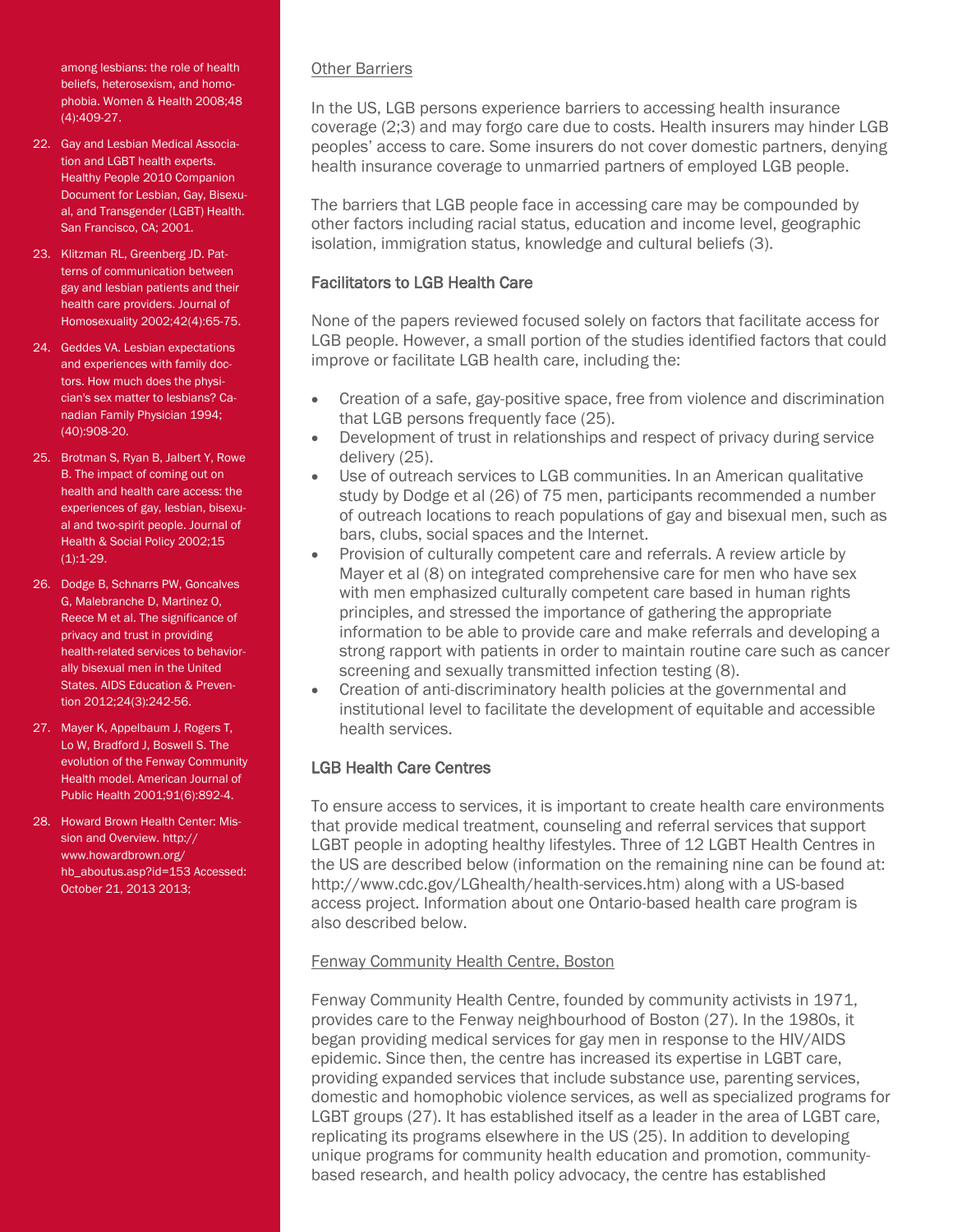standards for health service providers to ensure cultural competency in LGBT health issues and has developed LGBT materials for the community at large (27).

#### Howard Brown Health Centre, Chicago

The Howard Brown Health Centre, founded in 1974, is now one of the US's largest LGBT organizations, offering discounted medical and psychiatric care and mental health counseling to Chicago's uninsured and low income persons (28). The centre provides care in seven major programmatic areas: primary medical care, behavioural health, research, sexually transmitted infection prevention, youth services, elder services and community services (28). Throughout its history, the centre has partnered with numerous organizations to provide leading care to Chicago's LGBT community (28). Its initiatives include the Lesbian Community Cancer Project, which enabled the organization to serve the lesbian, bisexual and transgender community through education, out-reach programs and direct-care services; and the National Gay and Lesbian Task force, which created a comprehensive lesbian and gay senior care program (28). In September 2013, the centre opened Aris Health, a new facility that provides comprehensive primary health care and medical and behavioural support to the LGBT community (9).

#### L.A. Gay & Lesbian Centre, Los Angeles

The L.A. Gay & Lesbian Centre provides a comprehensive array of services for the Los Angeles LGBT community (10). The centre offers free and low-cost medical and mental health services, addiction recovery services, LGBT youth mentoring services, HIV/AIDS medical care, and STI testing and prevention services. As part of its holistic approach to health, the centre also offers legal, social, cultural and health educational services with unique programs for families, youth and seniors. The centre aims to empower LGBT persons to: lead full and rewarding lives without limits based in gender identity; heal damage caused by discrimination; and advocate for full access and equality for everybody, regardless of sexual orientation (10).

#### GLBT Health Access Project

The Gay, Lesbian, Bisexual and Transgender Access Project is a US-based collaboration working to eliminate barriers to health for the LGBT community (7). The project works to create a supportive environment to develop wide-ranging, culturally appropriate health promotion policies and health care services for LGBT persons – primarily by disseminating community standards of practice for care providers and organizations and by collecting research data on LGBT health access concerns (7).

#### Sherbourne Health Centre, Toronto, Ontario

The Sherbourne Health Centre offers a wide range of primary health care services for Toronto-based LGBT persons with or without health care coverage (11). Services provided include treatment and monitoring of chronic illnesses, preventative health care, mental health counseling, LGBT youth mentoring, parenting services and health promotion. The centre aims to promote client health and wellness by addressing LGBT-specific health in an open, safe and welcoming environment (11). The Sherbourne Health Centre also initiated Rainbow Health Ontario in 2008, a program designed to improve the LGBT community's access to services (12), which acts as the driving force behind improving services, increasing knowledge and encouraging networking and collaboration through education, research, outreach and public policy advocacy (12).